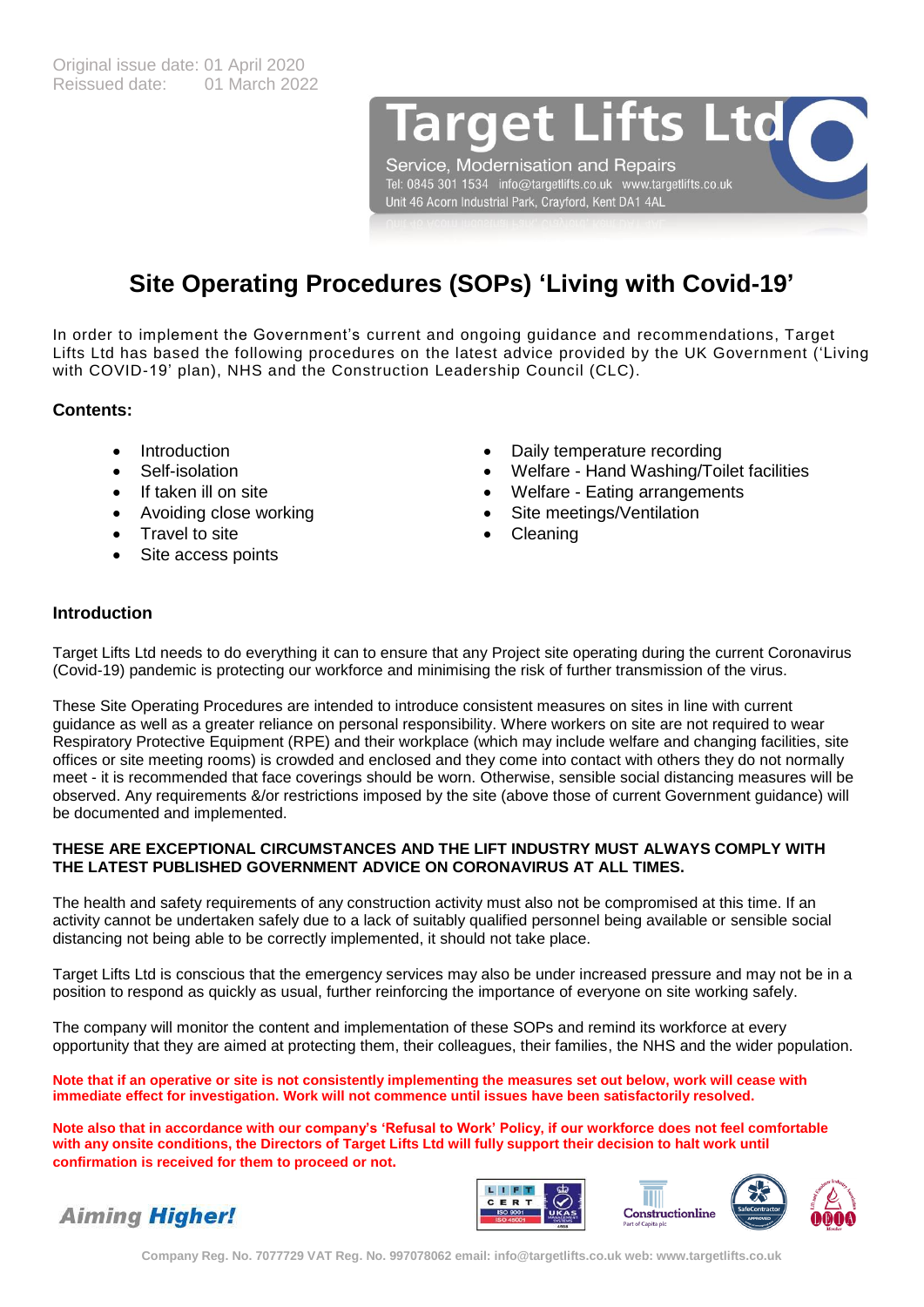

## **Self-isolation**

Any employee who shows any COVID-19 symptoms is strongly recommended to self-isolate in accordance with current government guidance and contact their line manager.

Note: Anyone who is living with someone who is shielding from Coronavirus or is CEV should stringently follow current Government guidance.

## **If an employee falls ill on site**

If an employee develops a high temperature, a persistent cough or other symptoms whilst on site, they should:

- Avoid touching/handling anything. Cough or sneeze into a tissue and put the tissue into a bin. 'Catch it, Bin it, Kill it'. If they do not have tissues, they should cough or sneeze into the crook of their elbow
- We recommend the employee returns home immediately (ideally travelling alone and avoiding public transport) and informs the relevant Target Lifts Ltd project manager who will then inform the customer &/or customer's representative
- The employee should follow current Government guidance on self-isolation. We recommend that you do not return to site until the recommended period of self-isolation has been completed (refer to earlier 'self-isolation' section)

## **Avoiding close working**

In order to comply with the Government's current guidance, where workers on site are not required to wear RPE and their workplace (which may include welfare/changing facilities, site offices or site meeting rooms, etc.) is crowded and enclosed and they come into contact with others they do not normally meet, it is recommended that face coverings should be worn. Target Lifts Ltd will also ensure any additional requirements &/or restrictions imposed by the site (above those of current Government guidance) will be documented and implemented.

The customer/client may require face coverings to be worn. Also, if there are situations where our workforce is required to ensure local/specific social distancing is followed (e.g.to distance themselves from each other by 2 metres) and this cannot be achieved – **work will not be carried out until agreement can be reached.** Otherwise, the following measures shall apply:

- Workforce will maintain sensible social distancing wherever possible
- Groups of workers will stay together in as small a group as possible to minimise the risk of transmission across the whole workforce e.g. maintain the same crew and shift pattern
- Re-usable PPE, e.g. eye protection, protective gloves and respiratory equipment, will be thoroughly cleaned after use and not shared between workers
- Single use PPE, e.g. dust masks and vinyl gloves, will be disposed of so that they cannot be reused
- Stairs should be used as access routes in preference to lifts or hoists
- Where lifts or hoists must be used: their capacity may be lowered to reduce congestion and contact and high use touchpoints e.g., doors, buttons etc. should be regularly cleaned
- Ventilation (opening doors, windows etc.) should be increased, especially in enclosed spaces e.g. the lift shaft. Note that the integrity and security of the working environment must always be maintained – always ensuring that there is no access for any unauthorised persons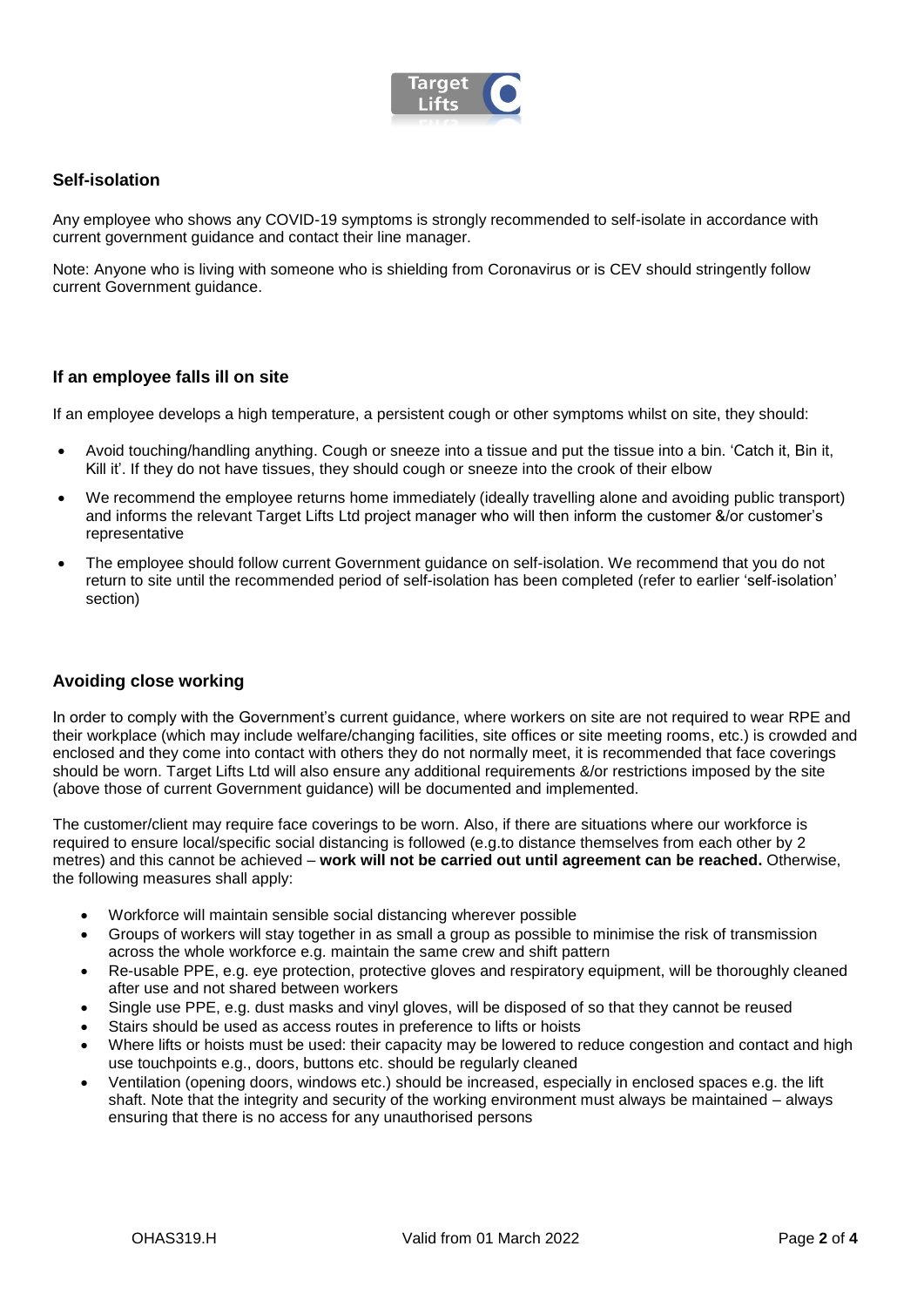

# **Travel to site**

- Employees are recommended to only use public transport when all other means of transport have been assessed as not practicable.
- If unavoidable, try to avoid peak times (refer to Network Rail or TfL). Face coverings can be worn when preferred (especially at busy travelling times). They should also continue to be worn in accordance with government requirements or as required by the transport operator as a condition of travel.
- Wherever possible, workers will ideally travel to the site alone using company transport or their own. If using a shared vehicle, ensure good ventilation is maintained e.g. keep the vehicle's windows open
- If sharing, journeys should be shared with the same individuals wherever possible and with the minimum number of people at any one time. Passengers should try and sit as far apart as possible
- The vehicle should be regularly cleaned in accordance with the Target Lifts Ltd driver & company vehicle policy
- The project site should consider extra parking arrangements for additional bikes, cars and vans, etc.

#### **Site access points**

- Sensible social distancing is to be adhered to at all site access points
- Delivery &/or collection drivers may choose to remain in their vehicles if the load will allow it and apply good hygiene before and after loading/unloading

## **Daily temperature recording (where required)**

- Depending on the specific site requirement, all personnel working for or on behalf of Target Lifts Ltd may be required to have their temperature taken and recorded via a digital thermometer before entering the working area. This includes ALL visitors to the working area
- Daily temperature readings are to be recorded alongside the individual's name entry in the onsite project diary
- Any temperature above **38°C** is regarded as a high temperature. If such a high temperature is measured, the individual should be advised not to enter the working area and recommended to return home in accordance with current travel quidelines
- The Target Lifts Ltd Project Manager is to be informed if anyone is refused entry or recommended to return home

## **Welfare - Hand Washing/Toilet facilities**

- The site should ensure soap and fresh water is readily available and replenished at all times
- The site should provide hand sanitiser where hand washing facilities are unavailable
- The site should regularly clean the hand washing facilities and check soap and hand sanitiser levels
- The site should provide suitable and sufficient rubbish bins for hand towels with regular removal and disposal
- The site should enhance the cleaning regimes for toilet facilities particularly door handles, locks and the toilet flush
- The site should provide suitable and sufficient rubbish bins for hand towels with regular removal and disposal
- Our workforce will wash their hands before and after using any onsite facilities
- Delivery/collection drivers shall be allowed access to onsite facilities